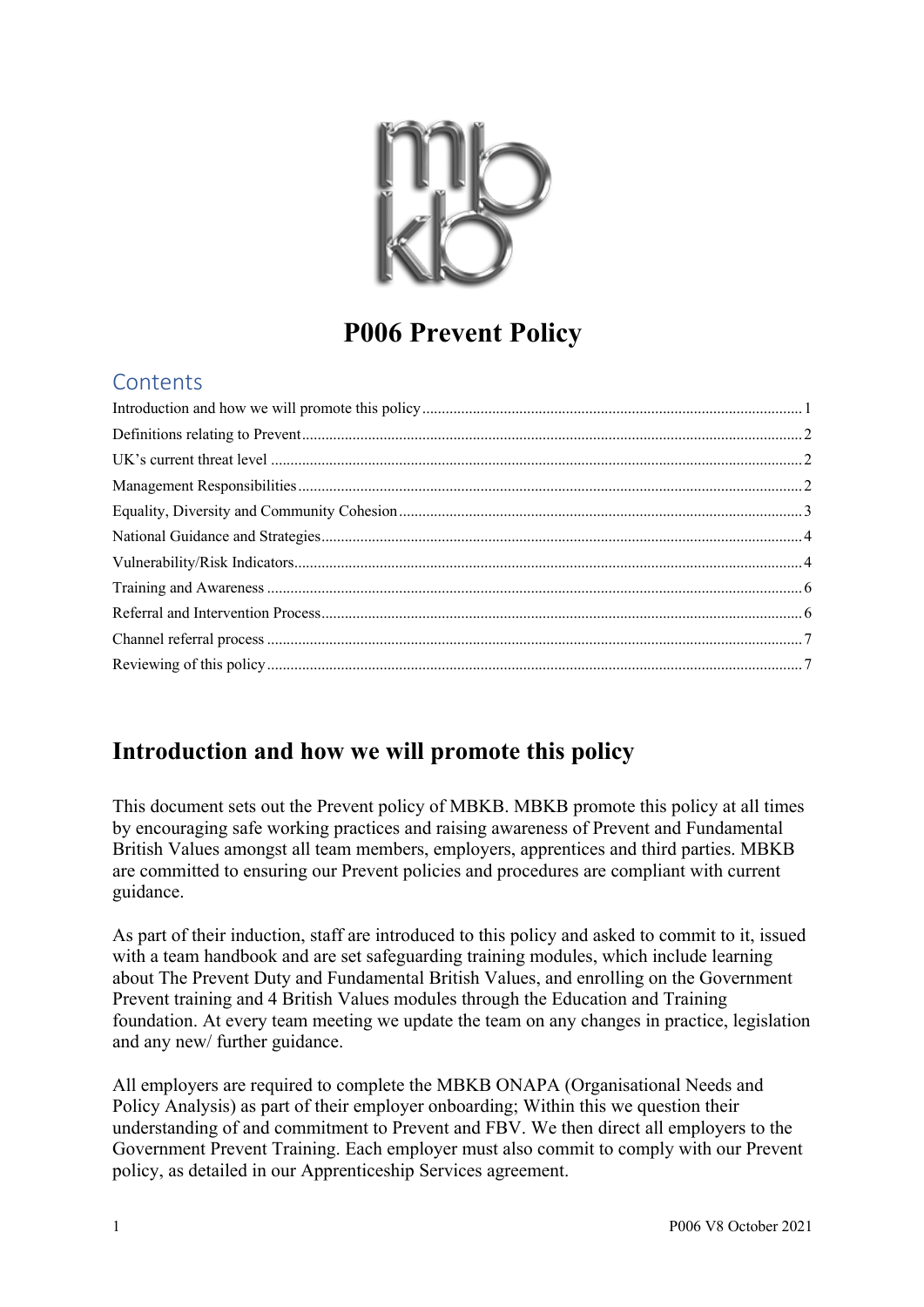Within our onboarding phase we issue and explain our Prevent policy as part of a detailed induction, to both the Apprentice and Employer; a copy of our policy is also stored in the eportfolio system we use.

Throughout the program we discuss Prevent and Fundamental British Values, giving examples relevant to that topic and questioning apprentice's understanding. We request that all our apprentices carry out the Side by Side ETFs Prevent and British Values modules - 'Radicalisation and extremism', 'staying safe online', 'what to trust', and 'Fundamental British Values'. At reviews, learners and employers are questioned on welfare and safeguarding/Prevent, with opportunity to raise concerns.

Prevent knowledge and awareness is further checked by our Quality Assurance Team when they carry out observations and also by our customer surveys.

The current threat from Terrorism and Extremism in the United Kingdom is real and severe and can involve the exploitation of vulnerable people, including children and young people. This policy is designed to provide a clear framework to structure and inform our response to safeguarding concerns for those young people who may be vulnerable to the messages of extremism. In addition, it provides details of the local inter agency process and expectations in identifying appropriate interventions based on the threshold of need and intervention model and the Channel process (see below). This policy has been written with regard to The Prevent Duty 2015 and Work based learners and The Prevent Statutory Duty 2018. Prevent is part of safeguarding learners and MBKB have a legal duty to safeguard our learners from all aspects of abuse, exploitation and radicalisation.

### **Definitions relating to Prevent**

**Radicalisation** is defined as the process by which people come to support terrorism and extremism and, in some cases, to then participate in terrorist groups.

**Extremism** is vocal or active opposition to fundamental British values, including democracy, the rule of law, individual liberty and mutual respect and tolerance of different faiths and beliefs. We also include in our definition of extremism calls for the death of members of our armed forces, whether in this country or overseas (HM Government Prevent Strategy, 2011).

### **UK's current threat level**

To view the UK's current threat level for terrorism click on the link https://www.gov.uk/terrorism-national-emergency

### **Management Responsibilities**

● Prevent lead / DSL Katie Biggs is the focal point of Prevent, taking responsibility for coordinating effective responses to dealing with any issues raised that could lead to harm. The Prevent lead is also responsible for ensuring that appropriate referral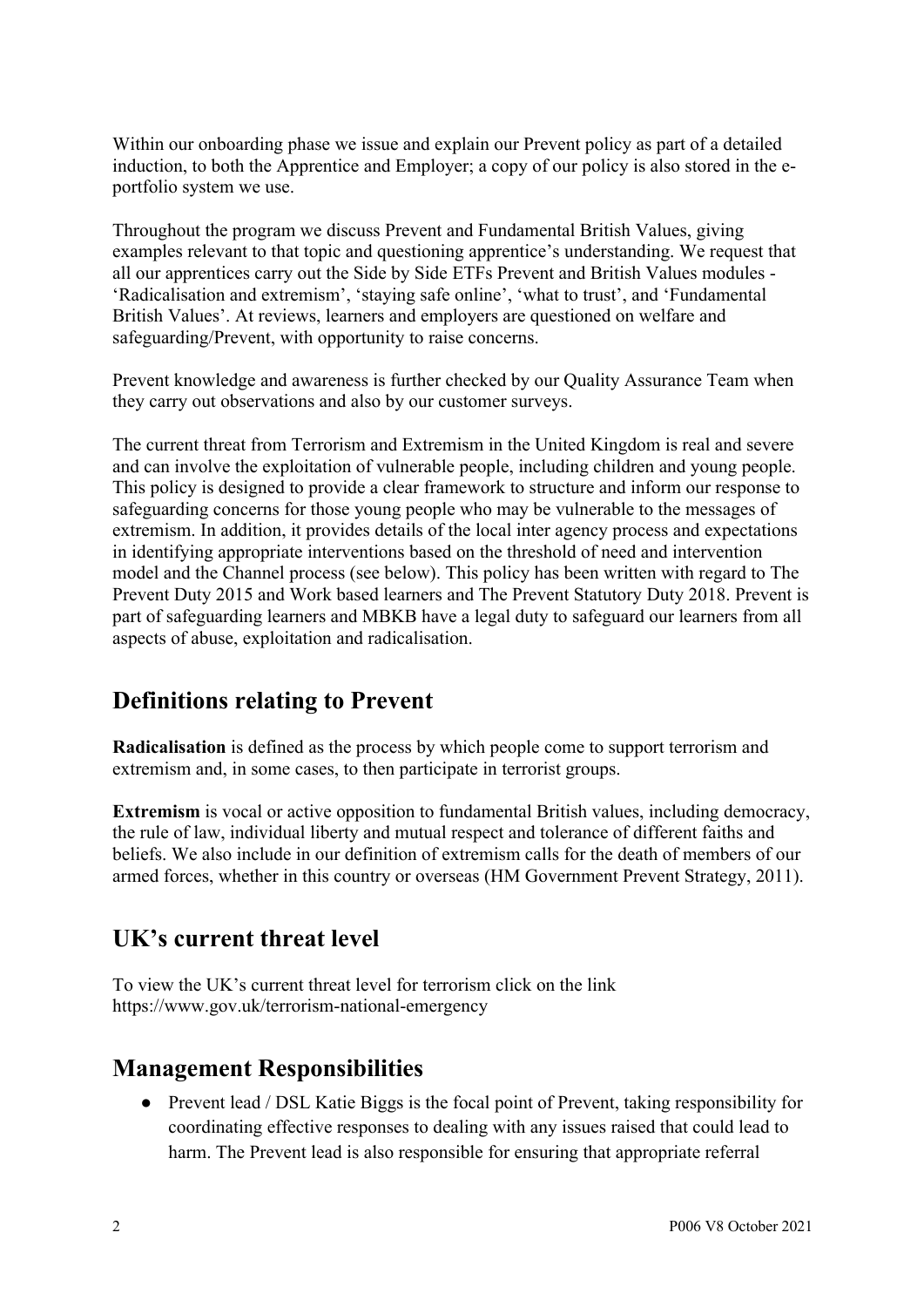arrangements are in place and will coordinate regular training at yearly intervals at appropriate levels for all team members.

- Tutors to receive robust and role specific Safeguarding and Prevent training which includes training in the exemplifying and promoting of British Values to learners.
- $\bullet$  To actively engage with partners, including the Police & Prevent coordinators
- Promote Fundamental British Values in their conduct and attitudes.
- Comply with the requirements of the Equalities Act 2010, ensuring that MBKB challenge discrimination and support learners to comply with this legislation also
- Ensure that management and all team members challenge extremist views and narratives, tackle prejudice-based bullying, harassment and intimidation as part of our commitment to promote Fundamental British Values
- Responsible for ensuring that the Prevent Duty and its requirements are communicated to all levels of the organisation – management, tutors, support staff, volunteers and learners
- Clear, visible policies and procedures for managing whistleblowing  $\&$  complaints
- Policies are in place for learners using IT equipment safely, legally and securely
- A risk assessment is carried out to address MBKB's implementation of Prevent
- Appropriate training of all team members in Prevent
- Team members promote Fundamental British Values in their management, teaching and through general behaviours in the organisation
- That opportunities within curriculum are used to promote British Values to learners
- Robust procedures for sharing information internally and externally about vulnerable individuals
- Have clear Prevent referral process with single point of contacts which are known to all team members and learners
- Support and guidance are available to all learners who are vulnerable or being exploited
- Have in place a system whereby learners who may be vulnerable to extremists are identified and appropriate support and training can be given.

# **Equality, Diversity and Community Cohesion**

MBKB aim to guide our learners to understand others, to promote common values and to value diversity, to promote awareness of human rights and of the responsibility to uphold and defend them, and to develop the skills of participation and responsible action. We take extremely seriously our key role in preparing all our young people for life in modern Britain.

We aim to encourage working towards a society in with a common vision and sense of belonging by all. Communities; a society in which the diversity of people's backgrounds and circumstances is appreciated and valued; a society in which similar life opportunities are available to all; and a society in which strong and positive relationships exist and continue to be developed in the workplace, in schools and in the wider community.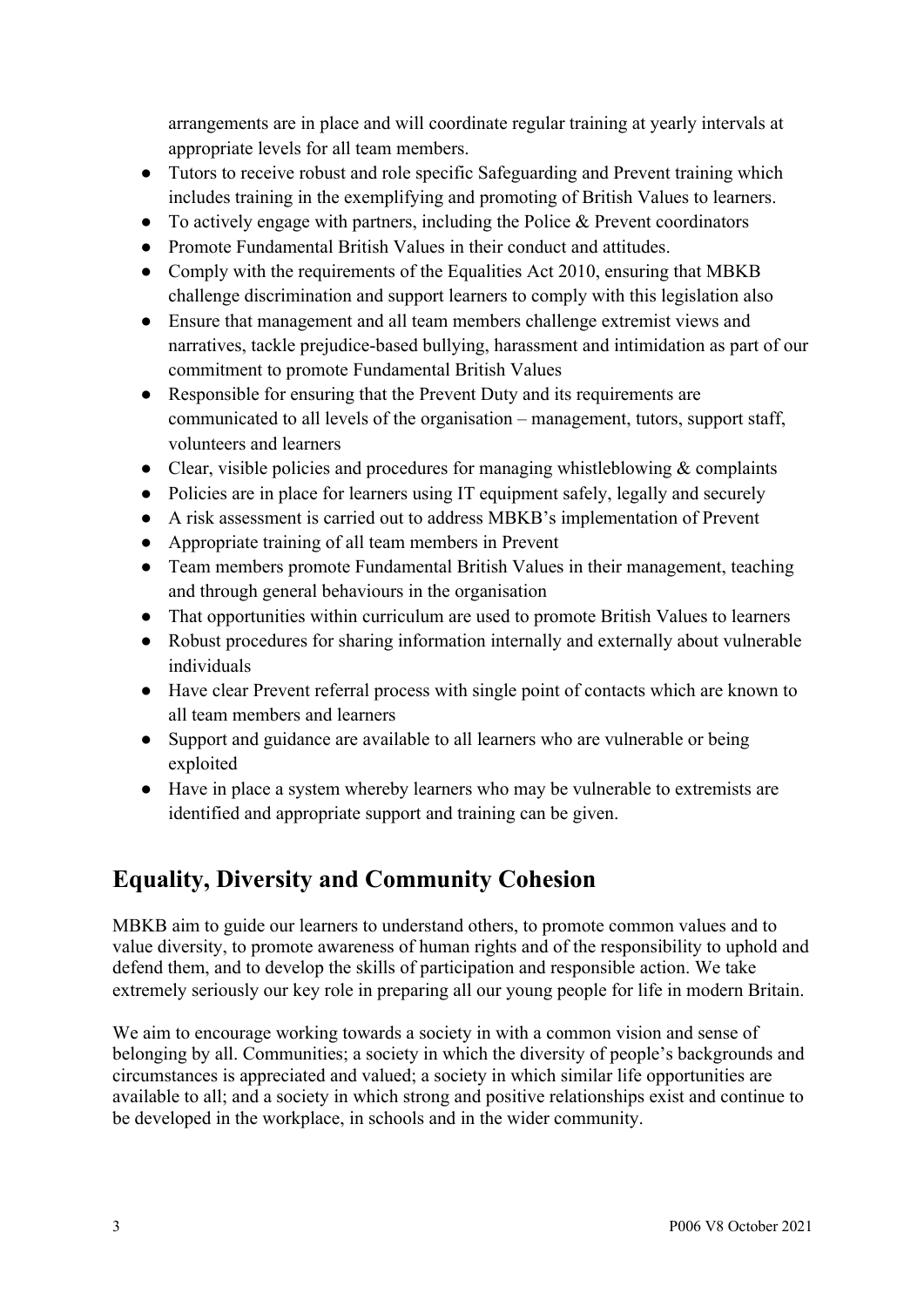MBKB team members have received training on challenging extremist views and we actively encourage open debates and discussions around sensitive issues, embedding teaching of Fundamental British Values.

# **National Guidance and Strategies**

PREVENT is a key part of the Government's strategy to stop people becoming terrorists or supporting terrorism. Early intervention is at the heart of PREVENT in diverting people away from being drawn into terrorist activity. PREVENT happens before any criminal activity takes place. It is about recognising, supporting and protecting people who might be susceptible to radicalisation. The PREVENT strategy objectives are:

| Ideology: | respond to the ideological challenge of terrorism and the threat we face from<br>those who promote it.                       |
|-----------|------------------------------------------------------------------------------------------------------------------------------|
|           | Individuals: prevent people from being drawn into terrorism and ensure that they are given<br>appropriate advice and support |
|           | Institutions: work with sectors and institutions where there are risks of radicalisation which<br>we need to address.        |

All staff have an awareness of the PREVENT agenda and the various forms of radicalisation it takes in being able to recognise signs and indicators or concern and respond appropriately.

# **Vulnerability/Risk Indicators**

The following lists are not exhaustive and all or none may be present in individual cases of concern. Nor does it mean that vulnerable young people experiencing these factors are automatically at risk of exploitation for the purposes of extremism. The accepted view is that a complex relationship between the various aspects of an individual's identity determines their vulnerability to extremism. There is no such thing as a 'typical extremist' and those involved in extremism come from a range of backgrounds and experiences. The following indicators may help to identify factors that suggest a young person or their family may be vulnerable or involved with extremism:

#### *Vulnerability*

| Identity crisis: | Distance from cultural/religious heritage and uncomfortable with their<br>place in the society around them.                                                                                                                                                               |
|------------------|---------------------------------------------------------------------------------------------------------------------------------------------------------------------------------------------------------------------------------------------------------------------------|
| Personal crisis: | <b>Family tensions; sense of isolation; adolescence; low self-esteem;</b><br>disassociating from existing friendship group and becoming involved with<br>a new and different group of friends; searching for answers to questions<br>about identity, faith and belonging. |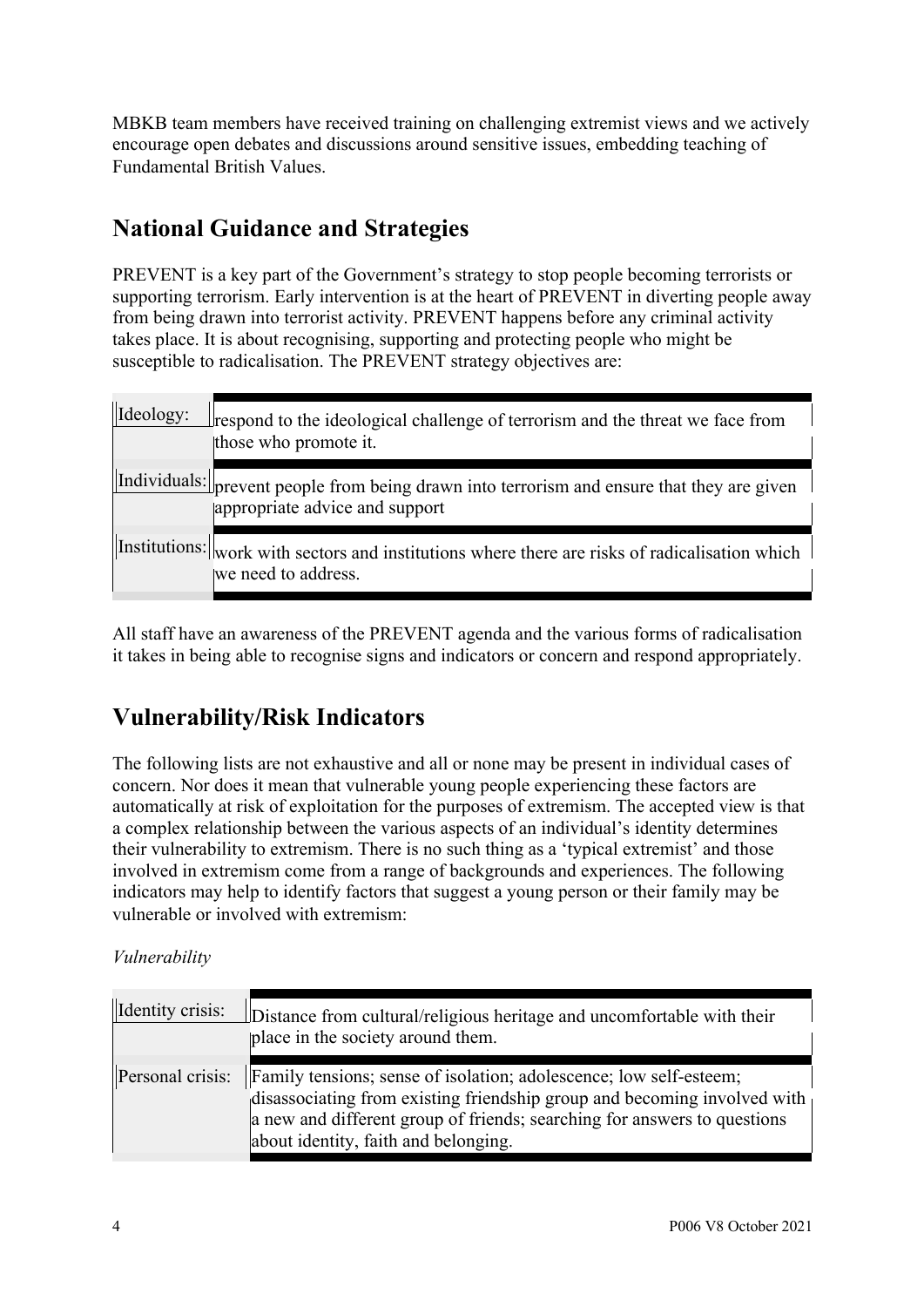| Personal<br>circumstances: | Migration; local community tensions; events affecting country or region of<br>origin; alienation from UK values; having a sense of grievance that is<br>triggered by personal experience of racism or discrimination or aspects of<br>Government policy. |
|----------------------------|----------------------------------------------------------------------------------------------------------------------------------------------------------------------------------------------------------------------------------------------------------|
| Unmet<br>aspirations:      | Perceptions of injustice; feeling of failure; rejection of civic life.                                                                                                                                                                                   |
| Criminality:               | Experiences of imprisonment; poor resettlement/reintegration, previous<br>involvement with criminal groups.                                                                                                                                              |

#### *Access to extremist influences*

- Reason to believe that the young person associates with those known to be involved in extremism
- Possession or distribution of extremist literature/other media material likely to incite racial/religious hatred or acts of violence
- Use of closed network groups via electronic media for the purpose of extremist activity

#### *Experiences, behaviours and influences*

- Experience of peer, social, family or faith group rejection
- International events in areas of conflict and civil unrest had a personal impact on the young person resulting in a noticeable change in behaviour
- Verbal or written support of terrorist attacks
- First-hand experience of racial or religious hate crime
- Extended periods of travel to international locations known to be associated with extremism
- Evidence of fraudulent identity/use of documents to support this
- Experience of disadvantage, discrimination or social exclusion
- History of criminal activity
- Pending a decision on their immigration/national status

#### *More critical risk factors include:*

- Being in contact with extremist recruiters
- Articulating support for extremist causes or leaders
- Accessing extremist websites, especially those with a social networking element
- Possessing extremist literature
- Justifying the use of violence to solve societal issues
- Joining extremist organisations
- Significant changes to appearance/behaviour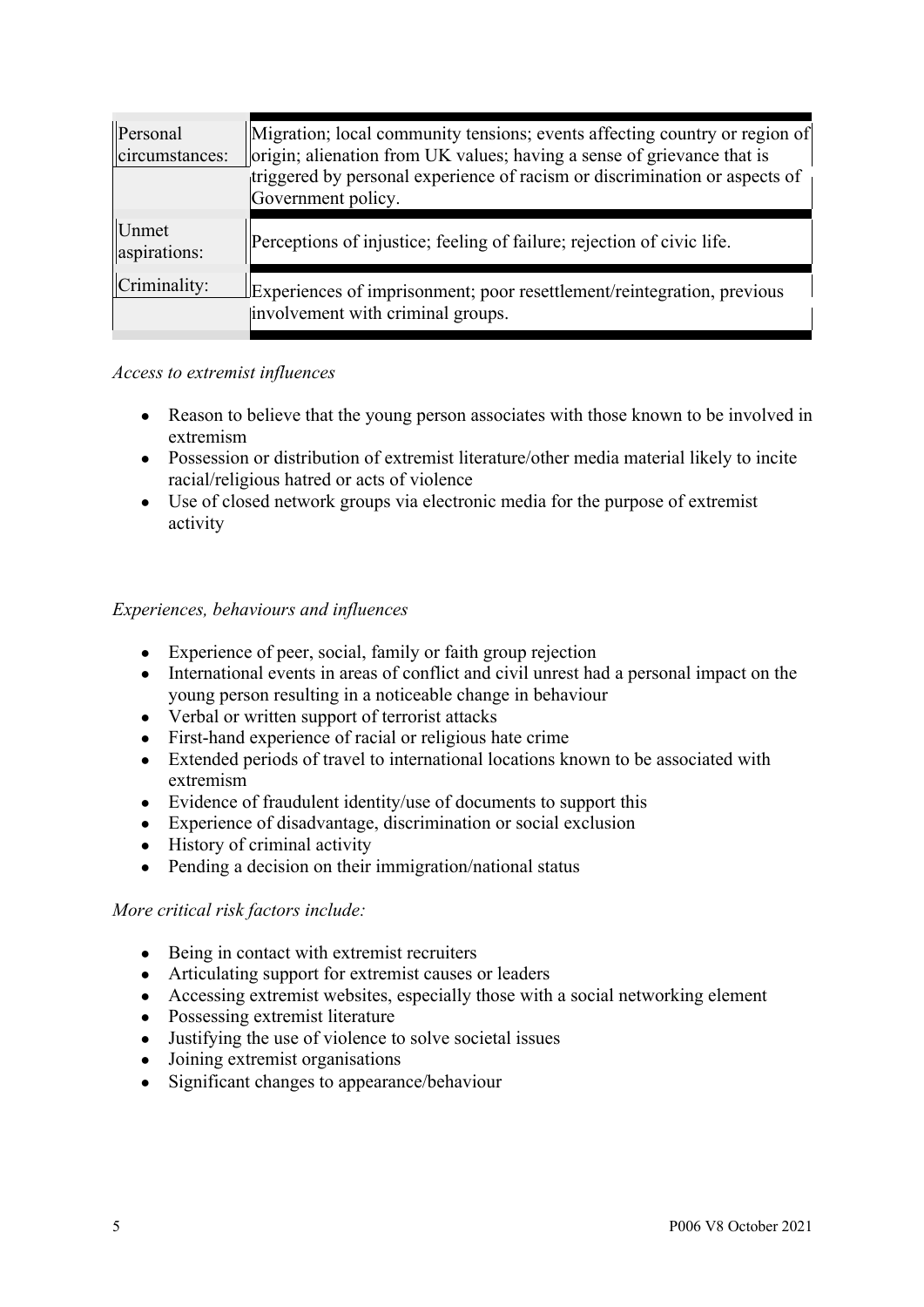## **Training and Awareness**

All MBKB Team members complete Government Prevent training annually. MBKB team members also complete Education and Training Foundation modules based on radicalisation and extremism, staying safe online, what to trust and Fundamental British values. They are trained on implementing this policy on induction and further training is regularly carried out within team meetings and training sessions.

Learners complete Education and Training Foundation modules based on radicalisation and extremism, staying safe online, what to trust and British values. Discussions are held to consolidate learning and understanding is regularly refreshed during reviews with tutors. Learners' resilience to radicalisation and extremist narratives are built through debate, decision-making, and the development of critical thinking skills within sessions with tutors. Tutors are encouraged to challenge extremist views and narratives within sessions through discussion of Fundamental British Values. E-safety, staying safe online and learning what to trust online are topics that are embedded within sessions and advice, guidance and support are given to learners where needed. Learners are made aware of our Welfare team on induction.

## **External Speakers**

MBKB check all external speakers' teaching material before the session, and all sessions are attended and supervised by a member of staff from MBKB. We ensure that no extremist narratives are promoted within any of these sessions, and we ensure that an MBKB team member is the host so that external speakers can be muted or removed if needed.

### **Referral and Intervention Process**

Any identified concerns regarding learners or MBKB team members as the result of observed behaviour or reports of conversations to suggest that the person supports terrorism and/or extremism, must be reported to the named designated safeguarding lead immediately and no later than the end of the working day. MBKB's designated safeguarding lead (Katie Biggs) and deputy designated safeguarding leads (Julie Fellows and Danni Northall) can be contacted via email welfare@mbkbgroup.com or using the phone numbers below.

Katie Biggs (DSL) - 07940353947

Julie Fellows (DDSL) – 07432315672

Danni Northall (DDSL) – 07957220374

The designated safeguarding lead will gather more information where possible and identify what further action is required. If there is an immediate risk then the DSL/ DDSL are to phone 999. If there is no immediate risk then the DSL/ DDSL is to contact the Government Anti Terrorist Hotline on 0800 789 321 to gain further advice. The DSL /DDSLs have an understanding that referral procedures will need to take place beyond local boundaries.